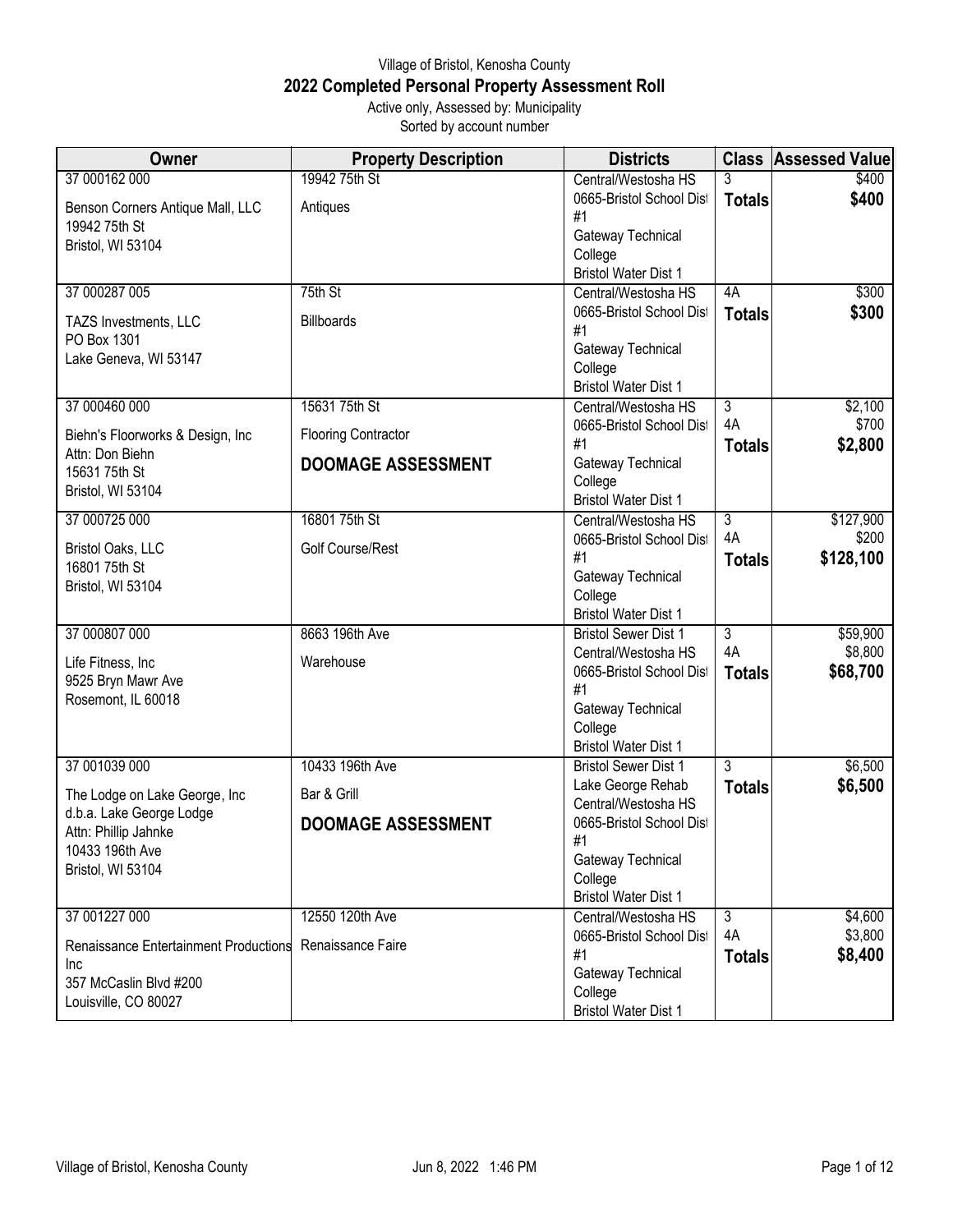| Owner                               | <b>Property Description</b> | <b>Districts</b>                                           | <b>Class</b>   | <b>Assessed Value</b> |
|-------------------------------------|-----------------------------|------------------------------------------------------------|----------------|-----------------------|
| 37 001235 000                       | 12221 75th St               | <b>Bristol Sewer Dist 3</b>                                | 4A             | \$5,200               |
| Speedway LLC #7465                  | C-Store                     | Central/Westosha HS                                        | <b>Totals</b>  | \$5,200               |
| PO Box 4900                         |                             | 0665-Bristol School Dist                                   |                |                       |
| Scottsdale, AZ 85261                |                             | #1                                                         |                |                       |
|                                     |                             | Gateway Technical                                          |                |                       |
|                                     |                             | College<br><b>Bristol Water Dist 1</b>                     |                |                       |
| 37 001488 000                       | 8321 200th Ave              | <b>Bristol Sewer Dist 1</b>                                | 4A             | \$100                 |
|                                     |                             | Central/Westosha HS                                        | <b>Totals</b>  | \$100                 |
| NH Management, LLC                  | Restaurant                  | 0665-Bristol School Dist                                   |                |                       |
| d.b.a. Bristol 45 Diner             |                             | #1                                                         |                |                       |
| 5305 88th St                        |                             | Gateway Technical                                          |                |                       |
| Pleasant Prairie, WI 53158          |                             | College                                                    |                |                       |
|                                     |                             | <b>Bristol Water Dist 1</b>                                |                |                       |
| 37 001662 000                       | 14111 60th St               | Central/Westosha HS                                        | $\overline{3}$ | \$600                 |
| Golbricht Decorating, LLC           | Decorating                  | 4235-Paris Cons Sch                                        | 4A             | \$100                 |
| Attn: Earl Golbricht                |                             | Dist #1                                                    | <b>Totals</b>  | \$700                 |
| 14111 60th St                       |                             | Gateway Technical                                          |                |                       |
| Bristol, WI 53104                   |                             | College                                                    |                |                       |
|                                     |                             | <b>Bristol Water Dist 1</b>                                |                |                       |
| 37 002412 000                       | 12737 60th St               | Central/Westosha HS<br>4235-Paris Cons Sch                 | 3<br>4A        | \$9,400<br>\$300      |
| Kutzler Express, Inc                | Motor Freight               | Dist #1                                                    |                | \$9,700               |
| Attn: Frank Kutzler                 |                             | Gateway Technical                                          | <b>Totals</b>  |                       |
| 12737 60th St                       |                             | College                                                    |                |                       |
| Kenosha, WI 53142                   |                             | <b>Bristol Water Dist 1</b>                                |                |                       |
| 37 002790 000                       | 18805 75th St               | Central/Westosha HS                                        | 4A             | \$900                 |
| Mahoney, Richard                    | <b>Billboards</b>           | 0665-Bristol School Dist                                   | <b>Totals</b>  | \$900                 |
| Attn: Richard Mahoney               |                             | #1                                                         |                |                       |
| PO Box 3203                         |                             | Gateway Technical                                          |                |                       |
| Yountville, CA 94599-3203           |                             | College                                                    |                |                       |
| 37 002848 000                       | 8180 120th Ave              | <b>Bristol Water Dist 1</b><br><b>Bristol Sewer Dist 3</b> | $\overline{3}$ | \$42,200              |
|                                     |                             | Central/Westosha HS                                        | <b>Totals</b>  | \$42,200              |
| Kenosha Motor Company               | Auto Dealership             | 0665-Bristol School Dist                                   |                |                       |
| Attn: Chad Swan                     |                             | #1                                                         |                |                       |
| 8180 120th Ave                      |                             | Gateway Technical                                          |                |                       |
| Kenosha, WI 53142-7336              |                             | College                                                    |                |                       |
|                                     |                             | <b>Bristol Water Dist 1</b>                                |                |                       |
| 37 003193 100                       | (scattered)                 | Central/Westosha HS                                        | 3              | \$4,000               |
| Pitney Bowes Global Finan Svcs, LLC | Leasing                     | 0665-Bristol School Dist                                   | <b>Totals</b>  | \$4,000               |
| 600 N Westshore Blvd Ste 810        |                             | #1                                                         |                |                       |
| Tampa, FL 33609                     |                             | Gateway Technical                                          |                |                       |
|                                     |                             | College<br><b>Bristol Water Dist 1</b>                     |                |                       |
| 37 003245 000                       | 20000 75th St               |                                                            | $\overline{3}$ | \$29,500              |
|                                     |                             | Central/Westosha HS<br>0665-Bristol School Dist            | <b>Totals</b>  | \$29,500              |
| Preet Petroleum, Inc                | C-Store                     | #1                                                         |                |                       |
| 20000 75th St                       | <b>DOOMAGE ASSESSMENT</b>   | Gateway Technical                                          |                |                       |
| Bristol, WI 53104                   |                             | College                                                    |                |                       |
|                                     |                             | <b>Bristol Water Dist 1</b>                                |                |                       |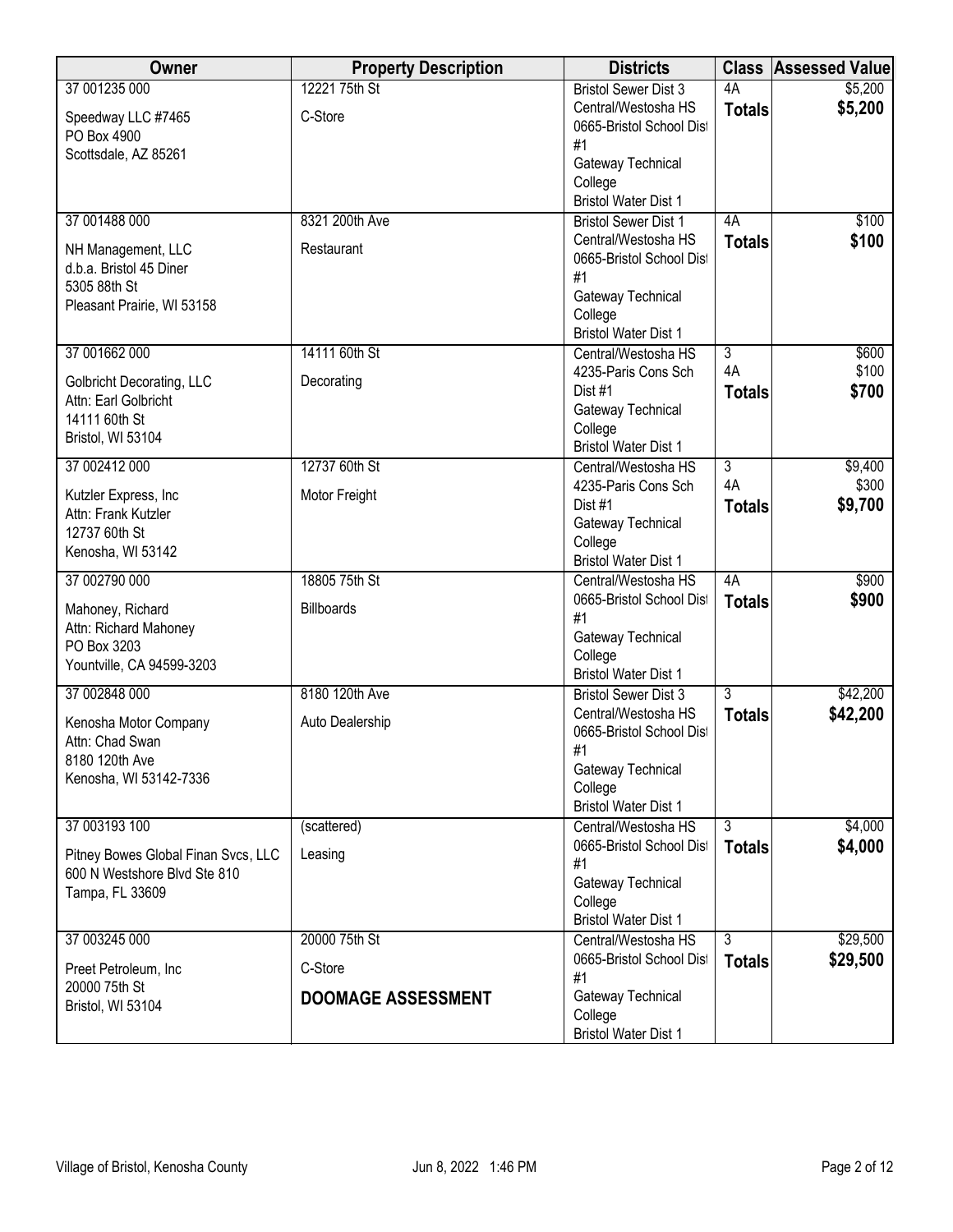| Owner                                      | <b>Property Description</b> | <b>Districts</b>                                |                | <b>Class Assessed Value</b> |
|--------------------------------------------|-----------------------------|-------------------------------------------------|----------------|-----------------------------|
| 37 003330 000                              | 19900 128th St              | Central/Westosha HS                             | 3              | \$8,200                     |
| Equity Lifestyle Properties, LLC           | Manufactured Home Community | 0665-Bristol School Dist<br>#1                  | <b>Totals</b>  | \$8,200                     |
| d.b.a. Rainbow Lake Manor                  |                             | Gateway Technical                               |                |                             |
| Attn: B&D Equity Property Tax Group        |                             | College                                         |                |                             |
| 917 W Washington #316<br>Chicago, IL 60607 |                             | <b>Bristol Water Dist 1</b>                     |                |                             |
| 37 003365 500                              | 12320 Bristol Rd            | Central/Westosha HS                             | $\overline{3}$ | \$1,600                     |
| Red School Cafe                            | Restaurant                  | 0665-Bristol School Dist                        | <b>Totals</b>  | \$1,600                     |
| Attn: Duane J Habjan                       |                             | #1                                              |                |                             |
| 12320 Bristol Rd                           |                             | Gateway Technical                               |                |                             |
| Bristol, WI 53104                          |                             | College<br><b>Bristol Water Dist 1</b>          |                |                             |
| 37 003603 000                              | 20015 93rd St               | <b>Bristol Sewer Dist 1</b>                     | $\overline{3}$ | \$30,600                    |
| Golden Country, LLC                        | Mini Mart                   | Central/Westosha HS                             | 4A             | \$3,500                     |
| d.b.a. Bristol BP                          |                             | 0665-Bristol School Dist                        | <b>Totals</b>  | \$34,100                    |
| Attn: Parveen Bhardwaj                     | <b>DOOMAGE ASSESSMENT</b>   | #1<br>Gateway Technical                         |                |                             |
| 20015 93rd St                              |                             | College                                         |                |                             |
| Bristol, WI 53104                          |                             | <b>Bristol Water Dist 1</b>                     |                |                             |
| 37 003714 000                              | 18018 Horton Rd             | Central/Westosha HS                             | $\overline{3}$ | \$19,000                    |
| <b>WDM Enterprises, LLC</b>                | Pet Clinic                  | 0665-Bristol School Dist                        | <b>Totals</b>  | \$19,000                    |
| d.b.a. Shel-Ray Pet Shalet                 |                             | #1                                              |                |                             |
| 11855 Bristol Rd                           | <b>DOOMAGE ASSESSMENT</b>   | Gateway Technical<br>College                    |                |                             |
| Bristol, WI 53104-9239                     |                             | <b>Bristol Water Dist 1</b>                     |                |                             |
| 37 003720 000                              | 13310 75th St               | Central/Westosha HS                             | $\overline{3}$ | \$3,700                     |
| SDK, LLC                                   | Kennel                      | 0665-Bristol School Dist                        | <b>Totals</b>  | \$3,700                     |
| Attn: Stacey Feeney                        | <b>DOOMAGE ASSESSMENT</b>   | #1<br>Gateway Technical                         |                |                             |
| 897 N Manor Dr                             |                             | College                                         |                |                             |
| Silver Lake, WI 53170-1621                 |                             | <b>Bristol Water Dist 1</b>                     |                |                             |
| 37 003859 000                              | 12303 75th St               | <b>Bristol Sewer Dist 3</b>                     | 3              | \$4,000                     |
| Third Kenosha KFC Corp                     | Restaurant                  | Central/Westosha HS                             | 4A             | \$200                       |
| 8207 22nd Ave #160                         |                             | 0665-Bristol School Dist<br>#1                  | <b>Totals</b>  | \$4,200                     |
| Kenosha, WI 53143                          |                             | Gateway Technical                               |                |                             |
|                                            |                             | College                                         |                |                             |
|                                            |                             | <b>Bristol Water Dist 1</b>                     |                |                             |
| 37 003864 000                              | 14000 75th St               | Central/Westosha HS<br>0665-Bristol School Dist | 3              | \$100                       |
| Thompson Strawberry Farm, Inc              | Farming                     | #1                                              | <b>Totals</b>  | \$100                       |
| 14000 75th St                              |                             | Gateway Technical                               |                |                             |
| Bristol, WI 53104-9125                     |                             | College                                         |                |                             |
|                                            |                             | <b>Bristol Water Dist 1</b>                     |                |                             |
| 37 003935 000                              | (scattered)                 | Central/Westosha HS<br>0665-Bristol School Dist | 4A             | \$17,000<br>\$17,000        |
| Clear Channel Outdoor, LLC                 | <b>Outdoor Advertising</b>  | #1                                              | <b>Totals</b>  |                             |
| 4830 North Loop 1604 W<br>Ste #111         |                             | Gateway Technical                               |                |                             |
| San Antonio, TX 78249                      |                             | College                                         |                |                             |
|                                            |                             | <b>Bristol Water Dist 1</b>                     |                |                             |
| 37 010206 060                              | 12020 128th St              | Central/Westosha HS<br>0665-Bristol School Dist | 3<br>4A        | \$3,000<br>\$100            |
| ABF Freight System, Inc                    | Interstate Common Carrier   | #1                                              | <b>Totals</b>  | \$3,100                     |
| Attn: Tax Dept<br>PO Box 10048             |                             | Gateway Technical                               |                |                             |
| Fort Smith, AR 72917-0048                  |                             | College                                         |                |                             |
|                                            |                             | <b>Bristol Water Dist 1</b>                     |                |                             |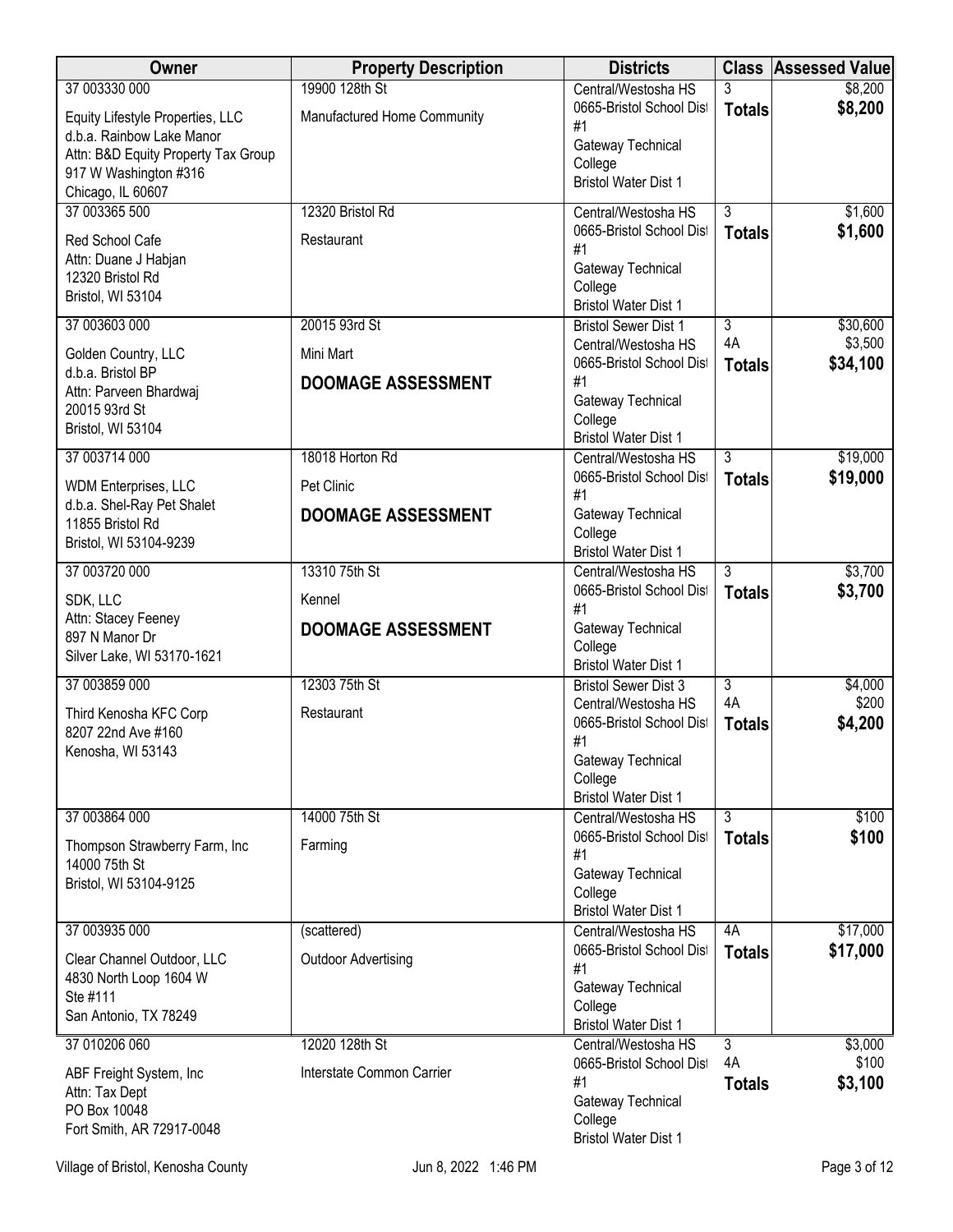| Owner                                                   | <b>Property Description</b> | <b>Districts</b>                                 |                    | <b>Class Assessed Value</b> |
|---------------------------------------------------------|-----------------------------|--------------------------------------------------|--------------------|-----------------------------|
| 37 010320 000                                           | 12345 75th St               | <b>Bristol Sewer Dist 3</b>                      | 3                  | \$323,800                   |
| Action Territory, LLC                                   | Invest/Rental Prop          | Central/Westosha HS                              | <b>Totals</b>      | \$323,800                   |
| Attn: Lewis Family Partnership                          |                             | 0665-Bristol School Dist<br>#1                   |                    |                             |
| PO Box 771                                              |                             | Gateway Technical                                |                    |                             |
| Waukegan, IL 60079-0771                                 |                             | College                                          |                    |                             |
|                                                         |                             | <b>Bristol Water Dist 1</b>                      |                    |                             |
| 37 010420 120                                           | (scattered)                 | Central/Westosha HS<br>0665-Bristol School Dist  | $\overline{3}$     | \$13,600<br>\$13,600        |
| ADT, LLC                                                | Services                    | #1                                               | <b>Totals</b>      |                             |
| Attn: Prop Tax Dept<br>PO Box 54767                     |                             | Gateway Technical                                |                    |                             |
| Lexington, KY 40555                                     |                             | College                                          |                    |                             |
| 37 011305 080                                           | 12180 77th St               | <b>Bristol Sewer Dist 3</b>                      | 4A                 | \$2,800                     |
| American Honda Motor Co, Inc                            | Wholesale                   | Central/Westosha HS                              | <b>Totals</b>      | \$2,800                     |
| Attn: MS:100-2W-4B Tax Dept                             |                             | 0665-Bristol School Dist<br>#1                   |                    |                             |
| 1919 Torrance Blvd                                      |                             | Gateway Technical                                |                    |                             |
| Torrance, CA 90501                                      |                             | College                                          |                    |                             |
|                                                         |                             | <b>Bristol Water Dist 1</b>                      |                    |                             |
| 37 020115 015                                           | 7510 Bristol Rd             | Central/Westosha HS                              | $\overline{3}$     | \$113,700                   |
| JPMorgan Chase Bank, NA                                 | Banking                     | 0665-Bristol School Dist<br>#1                   | <b>Totals</b>      | \$113,700                   |
| d.b.a. Chase Bank                                       |                             | Gateway Technical                                |                    |                             |
| 1111 Polaris Pkwy<br>OH1-1086                           |                             | College                                          |                    |                             |
| Columbus, OH 43240                                      |                             | <b>Bristol Water Dist 1</b>                      |                    |                             |
| 37 020918 090                                           | 8330 196th Ave              | <b>Bristol Sewer Dist 1</b>                      | $\overline{3}$     | \$22,400                    |
| Birdsong, Inc                                           | Distribution                | Lake George Rehab                                | <b>Totals</b>      | \$22,400                    |
| d.b.a. Illini Hardware Corporation                      |                             | Central/Westosha HS<br>0665-Bristol School Dist  |                    |                             |
| 13615 90th St                                           |                             | #1                                               |                    |                             |
| Kenosha, WI 53142                                       |                             | Gateway Technical                                |                    |                             |
|                                                         |                             | College<br><b>Bristol Water Dist 1</b>           |                    |                             |
| 37 021502 180                                           | 8050 120th Ave              | <b>Bristol Sewer Dist 3</b>                      | 3                  | \$64,100                    |
|                                                         |                             | Central/Westosha HS                              | 4A                 | \$19,900                    |
| Rohrman Holdings, Inc<br>d.b.a. Rohrmans Kenosha Nissan | Auto Dealership             | 0665-Bristol School Dist                         | <b>Totals</b>      | \$84,000                    |
| 3900 South St                                           | <b>DOOMAGE ASSESSMENT</b>   | #1                                               |                    |                             |
| Lafayette, IN 47905                                     |                             | Gateway Technical<br>College                     |                    |                             |
|                                                         |                             | <b>Bristol Water Dist 1</b>                      |                    |                             |
| 37 030118 010                                           | 8200 120th Ave              | <b>Bristol Sewer Dist 3</b>                      | 3                  | \$664,500                   |
| Carmax Auto Superstores, Inc                            | Auto Dealership             | Central/Westosha HS                              | 4A                 | \$5,500                     |
| Attn: Tax Dept                                          |                             | 0665-Bristol School Dist<br>#1                   | <b>Totals</b>      | \$670,000                   |
| PO Box 29965                                            |                             | Gateway Technical                                |                    |                             |
| Richmond, VA 23241                                      |                             | College                                          |                    |                             |
|                                                         |                             | <b>Bristol Water Dist 1</b>                      |                    |                             |
| 37 031205 180                                           | 19610 86th St               | <b>Bristol Sewer Dist 1</b><br>Lake George Rehab | 3<br><b>Totals</b> | \$56,600<br>\$56,600        |
| Clearview Recycling, Inc                                | Recycling                   | Central/Westosha HS                              |                    |                             |
| PO Box 337<br>Bristol, WI 53104                         |                             | 0665-Bristol School Dist                         |                    |                             |
|                                                         |                             | #1                                               |                    |                             |
|                                                         |                             | Gateway Technical<br>College                     |                    |                             |
|                                                         |                             | <b>Bristol Water Dist 1</b>                      |                    |                             |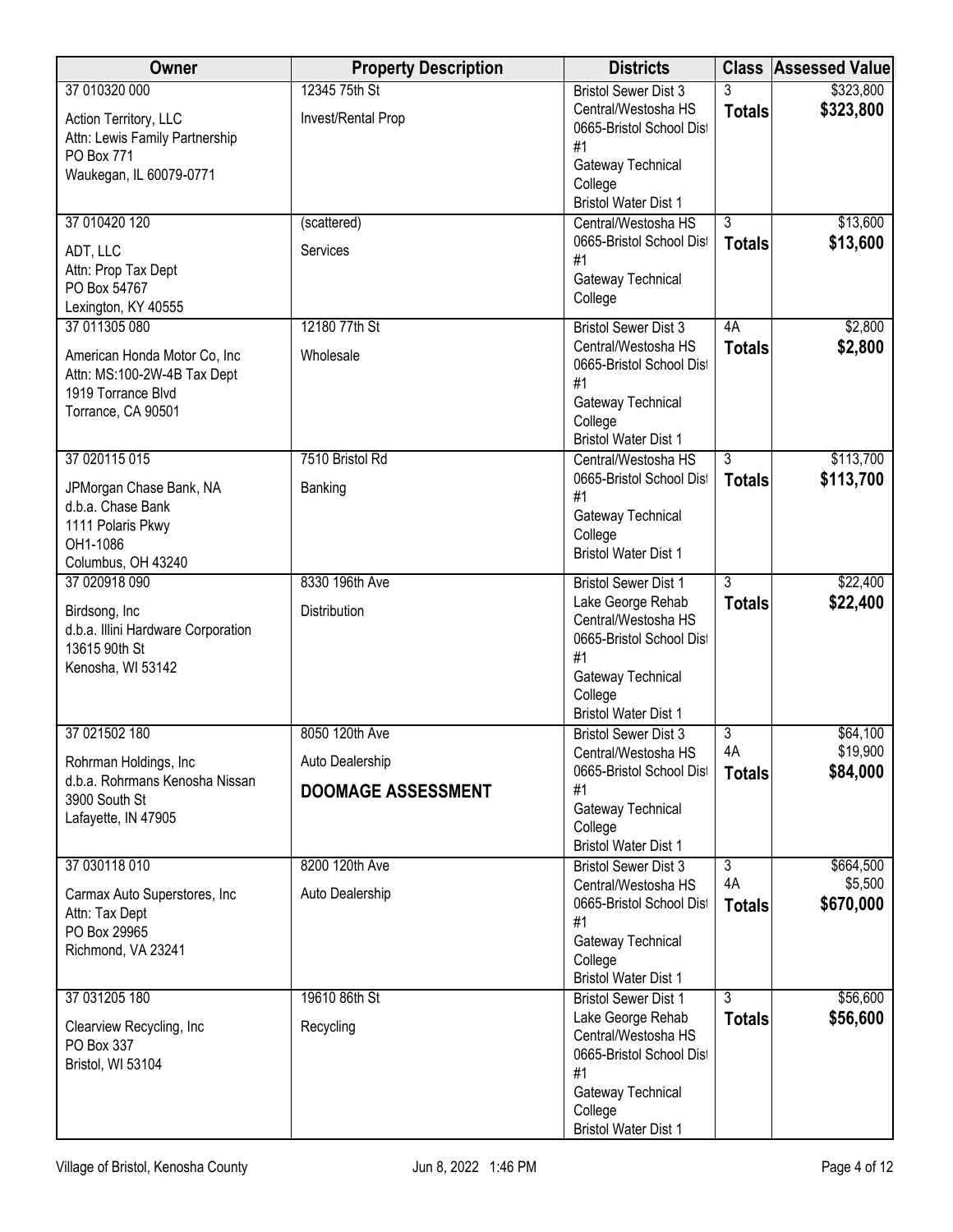| Owner                                              | <b>Property Description</b> | <b>Districts</b>                                   | <b>Class</b>                    | <b>Assessed Value</b> |
|----------------------------------------------------|-----------------------------|----------------------------------------------------|---------------------------------|-----------------------|
| 37 031514 030                                      | 21001 85th St               | Central/Westosha HS                                | 3                               | \$1,800               |
| Conservation Club of Kenosha Cty, Inc              | Shooting Range              | 0665-Bristol School Dist<br>#1                     | 4A<br><b>Totals</b>             | \$52,200<br>\$54,000  |
| Attn: Allen Tesch<br>8135 184th Ave                | <b>DOOMAGE ASSESSMENT</b>   | Gateway Technical                                  |                                 |                       |
| Bristol, WI 53104                                  |                             | College                                            |                                 |                       |
| 37 040918 120                                      | (scattered)                 | <b>Bristol Water Dist 1</b><br>Central/Westosha HS | $\overline{3}$                  | \$7,900               |
|                                                    |                             | 0665-Bristol School Dist                           | <b>Totals</b>                   | \$7,900               |
| DirecTV, LLC<br>Attn: Kroll, LLC                   | Satellite TV                | #1                                                 |                                 |                       |
| PO Box 2789                                        |                             | Gateway Technical                                  |                                 |                       |
| Addison, TX 45001                                  |                             | College                                            |                                 |                       |
| 37 042513 030                                      | 19733 86th St               | <b>Bristol Sewer Dist 1</b>                        | $\overline{3}$                  | \$200                 |
| Dymond Contract Glazing, WI, Inc.                  | Contractor                  | Central/Westosha HS<br>0665-Bristol School Dist    | 4A<br><b>Totals</b>             | \$600<br>\$800        |
| 19733 86th St                                      | <b>DOOMAGE ASSESSMENT</b>   | #1                                                 |                                 |                       |
| Bristol, WI 53104                                  |                             | Gateway Technical                                  |                                 |                       |
|                                                    |                             | College<br><b>Bristol Water Dist 1</b>             |                                 |                       |
| 37 050308 190                                      | (scattered)                 | Central/Westosha HS                                | 4A                              | \$2,500               |
| <b>DISH Network, LLC</b>                           | Satellite TV                | 0665-Bristol School Dist                           | <b>Totals</b>                   | \$2,500               |
| PO Box 6623                                        |                             | #1                                                 |                                 |                       |
| Englewood, CO 80155                                |                             | Gateway Technical<br>College                       |                                 |                       |
|                                                    |                             | <b>Bristol Water Dist 1</b>                        |                                 |                       |
| 37 050311 110                                      | 8404 196th Ave              | <b>Bristol Sewer Dist 1</b>                        | $\overline{3}$                  | \$5,400               |
| Eckhart Kenosha Refrigeration, LLC                 | Refrigeration               | Central/Westosha HS<br>0665-Bristol School Dist    | 4A                              | \$100<br>\$5,500      |
| Attn: John Eckhart                                 |                             | #1                                                 | <b>Totals</b>                   |                       |
| 8404 196th Ave<br>Bristol, WI 53104                |                             | Gateway Technical                                  |                                 |                       |
|                                                    |                             | College<br><b>Bristol Water Dist 1</b>             |                                 |                       |
| 37 061215 140                                      | (scattered)                 | Central/Westosha HS                                | 3                               | \$2,900               |
| Florida's Natural Food Service, Inc                | Leasing                     | 0665-Bristol School Dist                           | <b>Totals</b>                   | \$2,900               |
| 20205 Hwy 27                                       |                             | #1                                                 |                                 |                       |
| Lake Wales, FL 33853                               |                             | Gateway Technical<br>College                       |                                 |                       |
|                                                    |                             | <b>Bristol Water Dist 1</b>                        |                                 |                       |
| 37 071512 070                                      | 8531 198th Ave              | <b>Bristol Sewer Dist 1</b>                        | $\overline{3}$                  | \$800                 |
| Golf Gifts & Gallery, Inc                          | Retail                      | Central/Westosha HS<br>0665-Bristol School Dist    | 4A<br><b>Totals</b>             | \$800<br>\$1,600      |
| N1675 Powers Lake Rd                               |                             | #1                                                 |                                 |                       |
| Powers Lake, WI 53259                              |                             | Gateway Technical                                  |                                 |                       |
|                                                    |                             | College<br><b>Bristol Water Dist 1</b>             |                                 |                       |
| 37 071801 120                                      | (scattered)                 | Central/Westosha HS                                | $\overline{3}$                  | \$19,500              |
| Grayhawk Leasing, LLC                              | Distribution                | 0665-Bristol School Dist                           | <b>Totals</b>                   | \$19,500              |
| 1412 Main St                                       |                             | #1                                                 |                                 |                       |
| Ste 1500                                           |                             | Gateway Technical<br>College                       |                                 |                       |
| Dallas, TX 75202                                   |                             |                                                    |                                 |                       |
| 37 071805 010                                      | (scattered)                 | Central/Westosha HS<br>0665-Bristol School Dist    | $\overline{3}$<br><b>Totals</b> | \$29,500<br>\$29,500  |
| GreatAmerica Financial Services Corp<br>PO Box 609 | Leasing                     | #1                                                 |                                 |                       |
| Cedar Rapids, IA 54206-0609                        |                             | Gateway Technical                                  |                                 |                       |
|                                                    |                             | College<br><b>Bristol Water Dist 1</b>             |                                 |                       |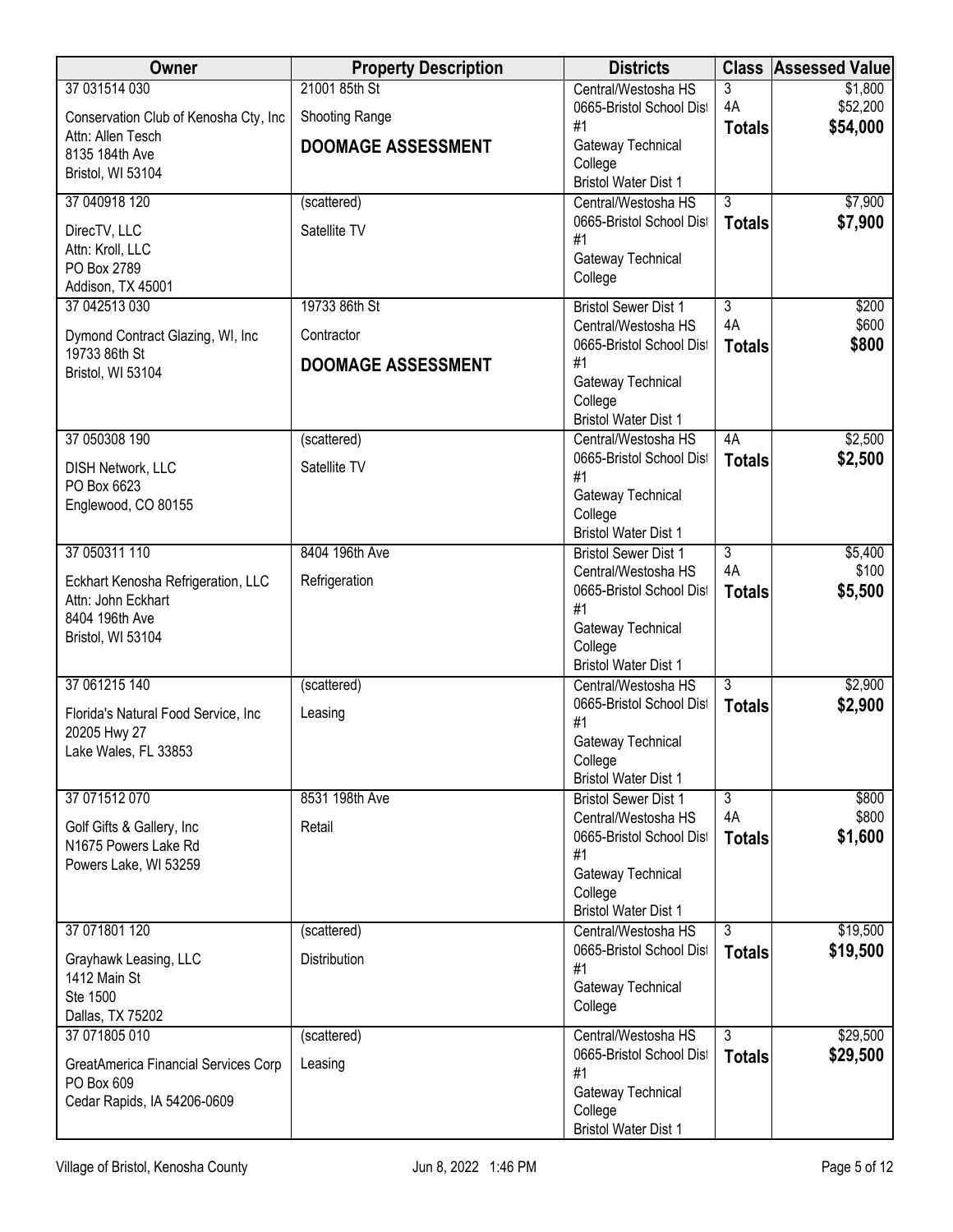| Owner                                              | <b>Property Description</b> | <b>Districts</b>                                           |                | <b>Class Assessed Value</b> |
|----------------------------------------------------|-----------------------------|------------------------------------------------------------|----------------|-----------------------------|
| 37 110113 090                                      | 12700 Wilmot Rd             | Central/Westosha HS                                        | 3              | \$12,500                    |
| <b>Cordeck Manufacturing</b>                       |                             | 0665-Bristol School Dist                                   | <b>Totals</b>  | \$12,500                    |
| Attn: Kam Industries                               |                             | #1<br>Gateway Technical                                    |                |                             |
| 12700 Wilmot Rd                                    | <b>DOOMAGE ASSESSMENT</b>   | College                                                    |                |                             |
| Kenosha, WI 53142                                  |                             | <b>Bristol Water Dist 1</b>                                |                |                             |
| 37 120113 010                                      | (scattered)                 | Central/Westosha HS                                        | 4A             | \$13,800                    |
| Lamar Advertising of Milwaukee, Inc                | <b>Billboards</b>           | <b>Bristol Point</b>                                       | <b>Totals</b>  | \$13,800                    |
| PO Box 66338                                       |                             | 0665-Bristol School Dist                                   |                |                             |
| Baton Rouge, LA 70896                              |                             | #1                                                         |                |                             |
|                                                    |                             | Gateway Technical<br>College                               |                |                             |
|                                                    |                             | <b>Bristol Water Dist 1</b>                                |                |                             |
| 37 121120 120                                      | 7515 125th Ave              | <b>Bristol Sewer Dist 3</b>                                | $\overline{3}$ | \$3,400                     |
| L & K Tricoli, LLC                                 | Bar & Grill                 | Central/Westosha HS                                        | 4A             | \$3,100                     |
| d.b.a. Birchwood Grill                             |                             | 0665-Bristol School Dist                                   | <b>Totals</b>  | \$6,500                     |
| 310 Deerpath Dr                                    |                             | #1<br>Gateway Technical                                    |                |                             |
| Winthrop Harbor, IL 60096                          |                             | College                                                    |                |                             |
|                                                    |                             | <b>Bristol Water Dist 1</b>                                |                |                             |
| 37 121215 090                                      | 12112 Wilmot Rd             | Central/Westosha HS                                        | 3              | \$4,800                     |
| Quality Carriers, Inc                              | Interstate Trucking         | 0665-Bristol School Dist                                   | 4A             | \$10,200                    |
| Attn: Ryan, LLC                                    |                             | #1                                                         | <b>Totals</b>  | \$15,000                    |
| 13155 Noel Rd # 100 LB 73                          |                             | Gateway Technical<br>College                               |                |                             |
| Dallas, TX 75240                                   |                             | <b>Bristol Water Dist 1</b>                                |                |                             |
| 37 121514 080                                      | 12711 Bristol Rd            | Central/Westosha HS                                        | $\overline{3}$ | \$19,000                    |
| Lone Horn, LLC                                     | Bar & Grill                 | 0665-Bristol School Dist                                   | <b>Totals</b>  | \$19,000                    |
| 12711 Bristol Rd                                   |                             | #1                                                         |                |                             |
| Kenosha, WI 53142                                  | <b>DOOMAGE ASSESSMENT</b>   | Gateway Technical                                          |                |                             |
|                                                    |                             | College<br><b>Bristol Water Dist 1</b>                     |                |                             |
| 37 130109 060                                      | 21001 85th St               | Central/Westosha HS                                        | $\overline{3}$ | \$500                       |
|                                                    |                             | 0665-Bristol School Dist                                   | <b>Totals</b>  | \$500                       |
| Quadient Leasing USA, Inc<br>Attn: Tax Dept        | Leasing                     | #1                                                         |                |                             |
| 478 Wheelers Farms Rd                              |                             | Gateway Technical                                          |                |                             |
| Milford, CT 06461                                  |                             | College                                                    |                |                             |
| 37 140919 130                                      | 8050 120th Ave              | <b>Bristol Water Dist 1</b><br><b>Bristol Sewer Dist 3</b> | 4A             | \$24,800                    |
|                                                    |                             | Central/Westosha HS                                        | <b>Totals</b>  | \$24,800                    |
| Nissan Motor Acceptance Corp                       | Leasing                     | 0665-Bristol School Dist                                   |                |                             |
| Attn: Signs<br>PO Box 650214                       |                             | #1                                                         |                |                             |
| Dallas, TX 75265                                   |                             | Gateway Technical                                          |                |                             |
|                                                    |                             | College<br><b>Bristol Water Dist 1</b>                     |                |                             |
| 37 160920 020                                      | (scattered)                 | Central/Westosha HS                                        | $\overline{3}$ | \$200                       |
|                                                    |                             | 0665-Bristol School Dist                                   | <b>Totals</b>  | \$200                       |
| Pitney Bowes, Inc.<br>600 N Westshore Blvd Ste 810 | Leasing                     | #1                                                         |                |                             |
| Tampa, FL 33609                                    |                             | Gateway Technical                                          |                |                             |
|                                                    |                             | College                                                    |                |                             |
|                                                    |                             | <b>Bristol Water Dist 1</b>                                |                |                             |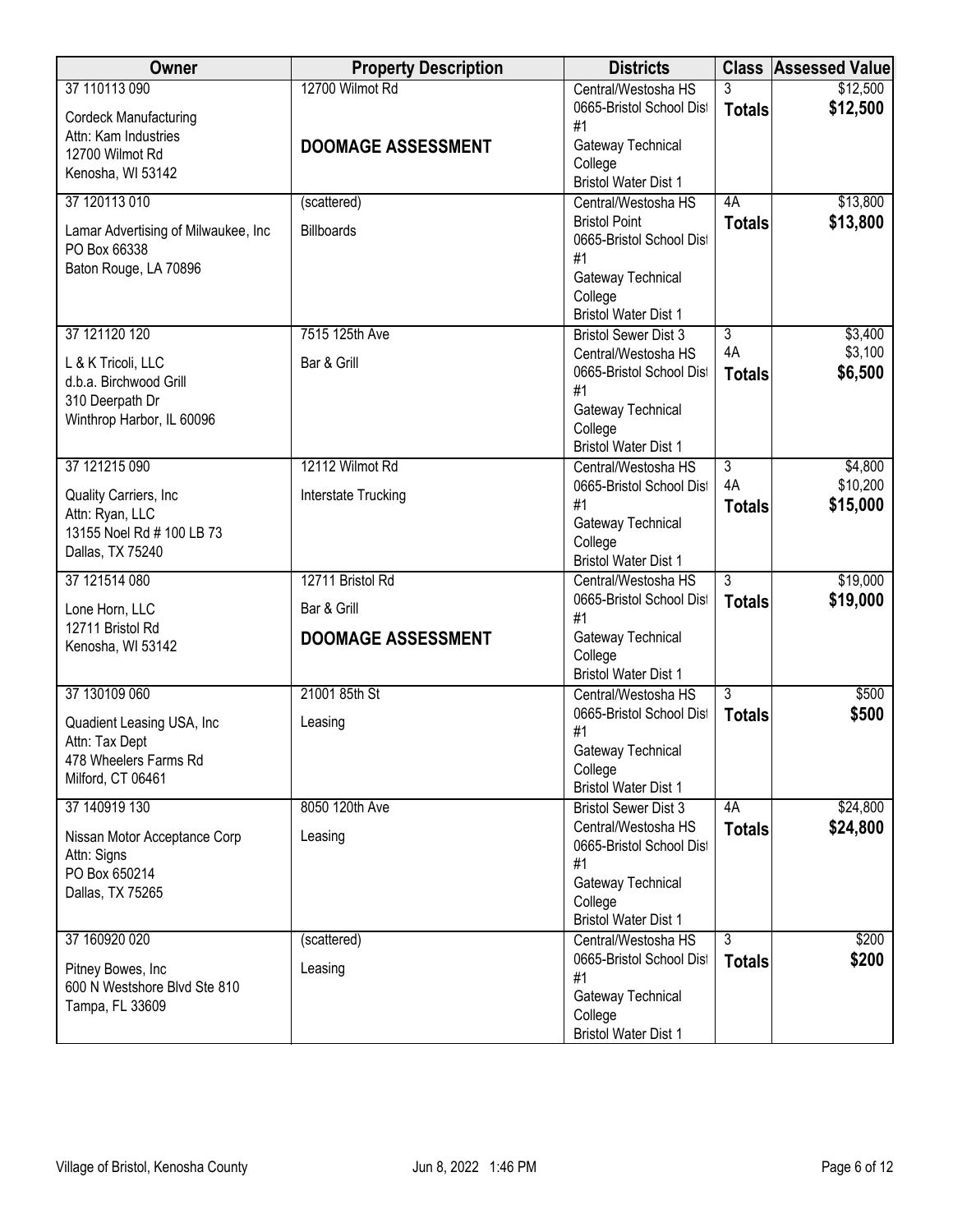| Owner                                     | <b>Property Description</b> | <b>Districts</b>                                           | <b>Class</b>        | <b>Assessed Value</b> |
|-------------------------------------------|-----------------------------|------------------------------------------------------------|---------------------|-----------------------|
| 37 161512 130                             | 8481 200th Ave              | <b>Bristol Sewer Dist 1</b>                                | 3                   | \$100                 |
| Polar Motors, Inc                         | Auto Dealership             | Central/Westosha HS                                        | 4A                  | \$800                 |
| Attn: Jozef Ozarowski                     | <b>DOOMAGE ASSESSMENT</b>   | 0665-Bristol School Dist<br>#1                             | <b>Totals</b>       | \$900                 |
| 8481 200th Ave                            |                             | Gateway Technical                                          |                     |                       |
| Bristol, WI 53104                         |                             | College                                                    |                     |                       |
|                                           |                             | <b>Bristol Water Dist 1</b>                                |                     |                       |
| 37 162216 150                             | 12112 Wilmot Rd             | Central/Westosha HS                                        | $\overline{3}$      | \$2,300               |
| PVS Minibulk, Inc                         | Distribution                | 0665-Bristol School Dist<br>#1                             | <b>Totals</b>       | \$2,300               |
| 10900 Harper Ave                          |                             | Gateway Technical                                          |                     |                       |
| Detroit, MI 48213                         |                             | College                                                    |                     |                       |
|                                           |                             | <b>Bristol Water Dist 1</b>                                |                     |                       |
| 37 172101 080                             | 12112 Wilmot Rd             | Central/Westosha HS                                        | $\overline{3}$      | \$1,300               |
| Qualawash Holdings, LLC                   | <b>Tank Cleaning</b>        | 0665-Bristol School Dist<br>#1                             | 4A                  | \$38,200<br>\$39,500  |
| 500 N Westshore Blvd #435                 |                             | Gateway Technical                                          | <b>Totals</b>       |                       |
| Tampa, FL 33609                           |                             | College                                                    |                     |                       |
|                                           |                             | <b>Bristol Water Dist 1</b>                                |                     |                       |
| 37 180509 090                             | 8441 197th Ave              | <b>Bristol Sewer Dist 1</b>                                | 3                   | \$13,700              |
| Reinders, Inc                             | Wholesale                   | Lake George Rehab<br>Central/Westosha HS                   | 4A<br><b>Totals</b> | \$300<br>\$14,000     |
| W227 N6225 Sussex Rd                      |                             | 0665-Bristol School Dist                                   |                     |                       |
| Sussex, WI 53089                          |                             | #1                                                         |                     |                       |
|                                           |                             | Gateway Technical                                          |                     |                       |
|                                           |                             | College                                                    |                     |                       |
| 37 190107 110                             | 12180 77th St               | <b>Bristol Water Dist 1</b><br><b>Bristol Sewer Dist 3</b> | $\overline{3}$      | \$122,400             |
|                                           |                             | Central/Westosha HS                                        | 4A                  | \$4,100               |
| Sag Kenosha, LLC<br>Attn: Nataniel Sutton | Auto Dealership             | 0665-Bristol School Dist                                   | <b>Totals</b>       | \$126,500             |
| PO Box 190                                |                             | #1                                                         |                     |                       |
| Bristol, WI 53104-0190                    |                             | Gateway Technical                                          |                     |                       |
|                                           |                             | College<br><b>Bristol Water Dist 1</b>                     |                     |                       |
| 37 190118 120                             | 12320 Bristol Rd            | Central/Westosha HS                                        | 3                   | \$300                 |
| Smucker FoodService, Inc                  | Wholesale                   | 0665-Bristol School Dist                                   | <b>Totals</b>       | \$300                 |
| PO Box 3576                               |                             | #1                                                         |                     |                       |
| Chicago, IL 60654                         |                             | Gateway Technical<br>College                               |                     |                       |
|                                           |                             | <b>Bristol Water Dist 1</b>                                |                     |                       |
| 37 200805 200                             | 12711 Bristol Rd            | Central/Westosha HS                                        | 3                   | \$6,500               |
| The Thirsty Horse Pub & Grill             | Bar & Grill                 | 0665-Bristol School Dist                                   | <b>Totals</b>       | \$6,500               |
| 12711 Bristol Rd                          |                             | #1                                                         |                     |                       |
| Kenosha, WI 53142                         | <b>DOOMAGE ASSESSMENT</b>   | Gateway Technical<br>College                               |                     |                       |
|                                           |                             | <b>Bristol Water Dist 1</b>                                |                     |                       |
| 37 270001 000                             | 7900 120th Ave              | <b>Bristol Sewer Dist 3</b>                                | $\overline{3}$      | \$172,900             |
| AJZ Subaru Kenosha, LLC                   | Auto Dealership             | Central/Westosha HS                                        | 4A                  | \$1,400               |
| 4201 Stadium Dr                           |                             | 0665-Bristol School Dist                                   | <b>Totals</b>       | \$174,300             |
| Kalamazoo, MI 49008-1427                  |                             | #1<br>Gateway Technical                                    |                     |                       |
|                                           |                             | College                                                    |                     |                       |
|                                           |                             | <b>Bristol Water Dist 1</b>                                |                     |                       |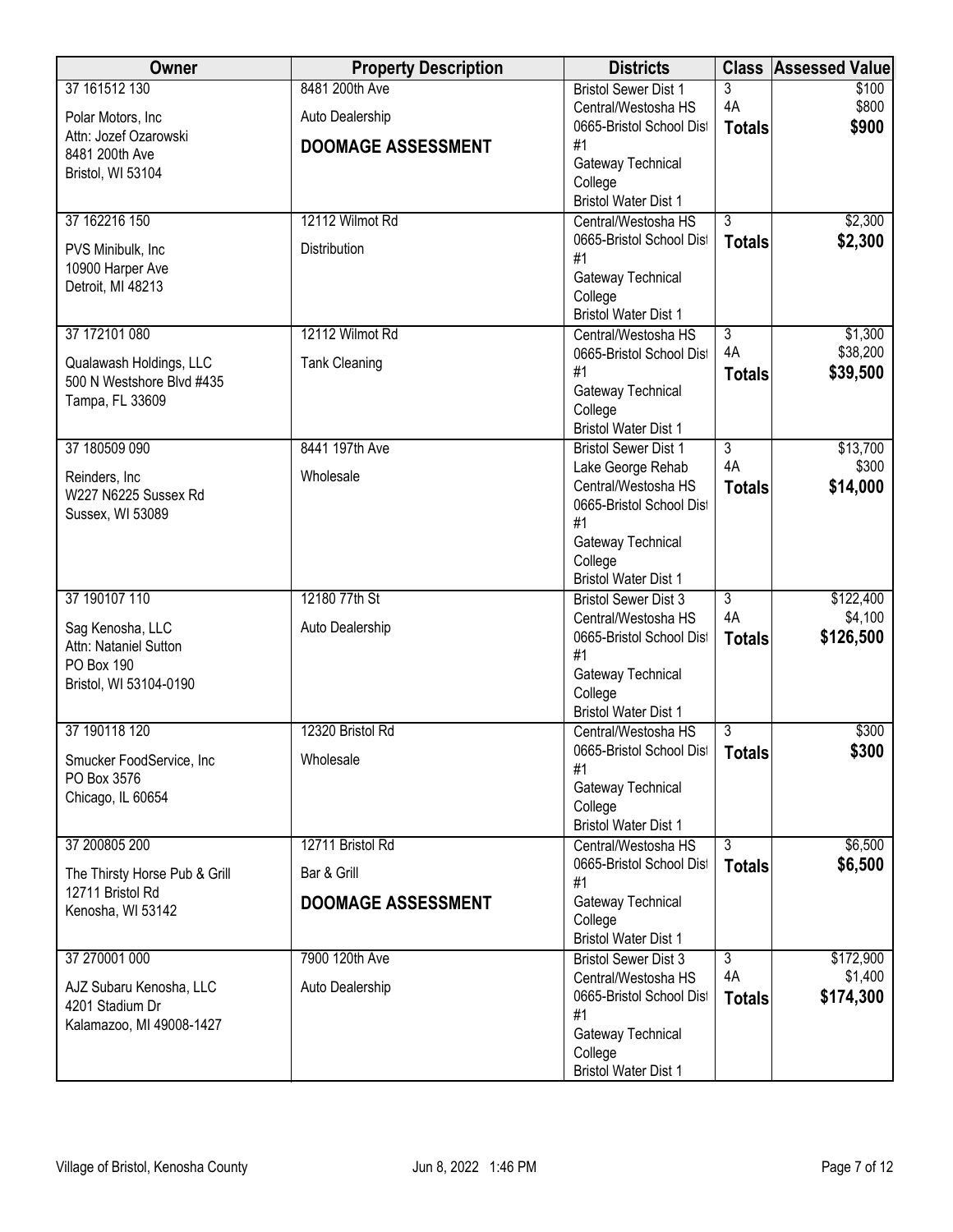| Owner                                        | <b>Property Description</b>        | <b>Districts</b>                       | <b>Class</b>   | <b>Assessed Value</b> |
|----------------------------------------------|------------------------------------|----------------------------------------|----------------|-----------------------|
| 37 270002 000                                | 19708 84th PI                      | <b>Bristol Sewer Dist 1</b>            | 3              | \$14,100              |
| Ztarg Enterprises, Inc                       | Distribution                       | Lake George Rehab                      | 4A             | \$30,600              |
| 19708 84th PI                                |                                    | Central/Westosha HS                    | <b>Totals</b>  | \$44,700              |
| Bristol, WI 53104                            |                                    | 0665-Bristol School Dist               |                |                       |
|                                              |                                    | #1                                     |                |                       |
|                                              |                                    | Gateway Technical<br>College           |                |                       |
|                                              |                                    | <b>Bristol Water Dist 1</b>            |                |                       |
| 37 270003 000                                | 19515 84th St                      | <b>Bristol Sewer Dist 1</b>            | $\overline{3}$ | \$0                   |
|                                              |                                    | Central/Westosha HS                    | 4A             | \$4,800               |
| Vintage Autobody Works, LLC<br>19515 84th St | Auto Repair                        | 0665-Bristol School Dist               | <b>Totals</b>  | \$4,800               |
| Bristol, WI 53104                            |                                    | #1                                     |                |                       |
|                                              |                                    | Gateway Technical                      |                |                       |
|                                              |                                    | College<br><b>Bristol Water Dist 1</b> |                |                       |
| 37 270004 000                                | 8327 199th Ave                     | <b>Bristol Sewer Dist 1</b>            | 4A             | \$200                 |
|                                              |                                    | Central/Westosha HS                    | <b>Totals</b>  | \$200                 |
| Monty Lowrey                                 | Auto Repair                        | 0665-Bristol School Dist               |                |                       |
| 8327 199th Ave                               |                                    | #1                                     |                |                       |
| Bristol, WI 53104                            |                                    | Gateway Technical                      |                |                       |
|                                              |                                    | College                                |                |                       |
|                                              |                                    | <b>Bristol Water Dist 1</b>            |                |                       |
| 37 270005 000                                | 10780 Bristol Rd                   | Central/Westosha HS                    | $\overline{3}$ | \$700                 |
| Meadows Instrumentation, Inc.                | Instrumentation                    | 0665-Bristol School Dist<br>#1         | <b>Totals</b>  | \$700                 |
| 10780 Bristol Rd                             | <b>DOOMAGE ASSESSMENT</b>          | Gateway Technical                      |                |                       |
| Bristol, WI 53104                            |                                    | College                                |                |                       |
|                                              |                                    | <b>Bristol Water Dist 1</b>            |                |                       |
| 37 270006 000                                | (scattered)                        | Central/Westosha HS                    | 4A             | \$3,400               |
| DS Sevices of America, Inc.                  | Leasing                            | <b>Bristol Point</b>                   | <b>Totals</b>  | \$3,400               |
| d.b.a. Primo Water North America             |                                    | 0665-Bristol School Dist<br>#1         |                |                       |
| 4221 W Boy Scout Blvd Ste 400                |                                    | Gateway Technical                      |                |                       |
| Tampa, FL 33607                              |                                    | College                                |                |                       |
| 37 270013 000                                | 8025 128th Ave                     | Central/Westosha HS                    | 3              | \$10,000              |
| Black Ops Airsoft, LLC                       | Recreation                         | 0665-Bristol School Dist<br>#1         | <b>Totals</b>  | \$10,000              |
| 8025 128th Ave                               | <b>DOOMAGE ASSESSMENT</b>          | Gateway Technical                      |                |                       |
| Bristol, WI 53104                            |                                    | College                                |                |                       |
|                                              |                                    | <b>Bristol Water Dist 1</b>            |                |                       |
| 37 270015 000                                | 18238 116th St                     | Central/Westosha HS                    | 3              | \$19,800              |
| Coinage Co                                   | <b>Currency Operated Amusement</b> | 0665-Bristol School Dist<br>#1         | <b>Totals</b>  | \$19,800              |
| 18238 116th St                               | <b>DOOMAGE ASSESSMENT</b>          | Gateway Technical                      |                |                       |
| Bristol, WI 53104                            |                                    | College                                |                |                       |
|                                              |                                    | <b>Bristol Water Dist 1</b>            |                |                       |
| 37 270018 000                                | 20015 93rd St                      | <b>Bristol Sewer Dist 1</b>            | $\overline{3}$ | \$22,000              |
| Subway, Inc                                  | Restaurant                         | Central/Westosha HS                    | <b>Totals</b>  | \$22,000              |
| 20015 93rd St                                | <b>DOOMAGE ASSESSMENT</b>          | 0665-Bristol School Dist<br>#1         |                |                       |
| Bristol, WI 53104                            |                                    | Gateway Technical                      |                |                       |
|                                              |                                    | College                                |                |                       |
|                                              |                                    | <b>Bristol Water Dist 1</b>            |                |                       |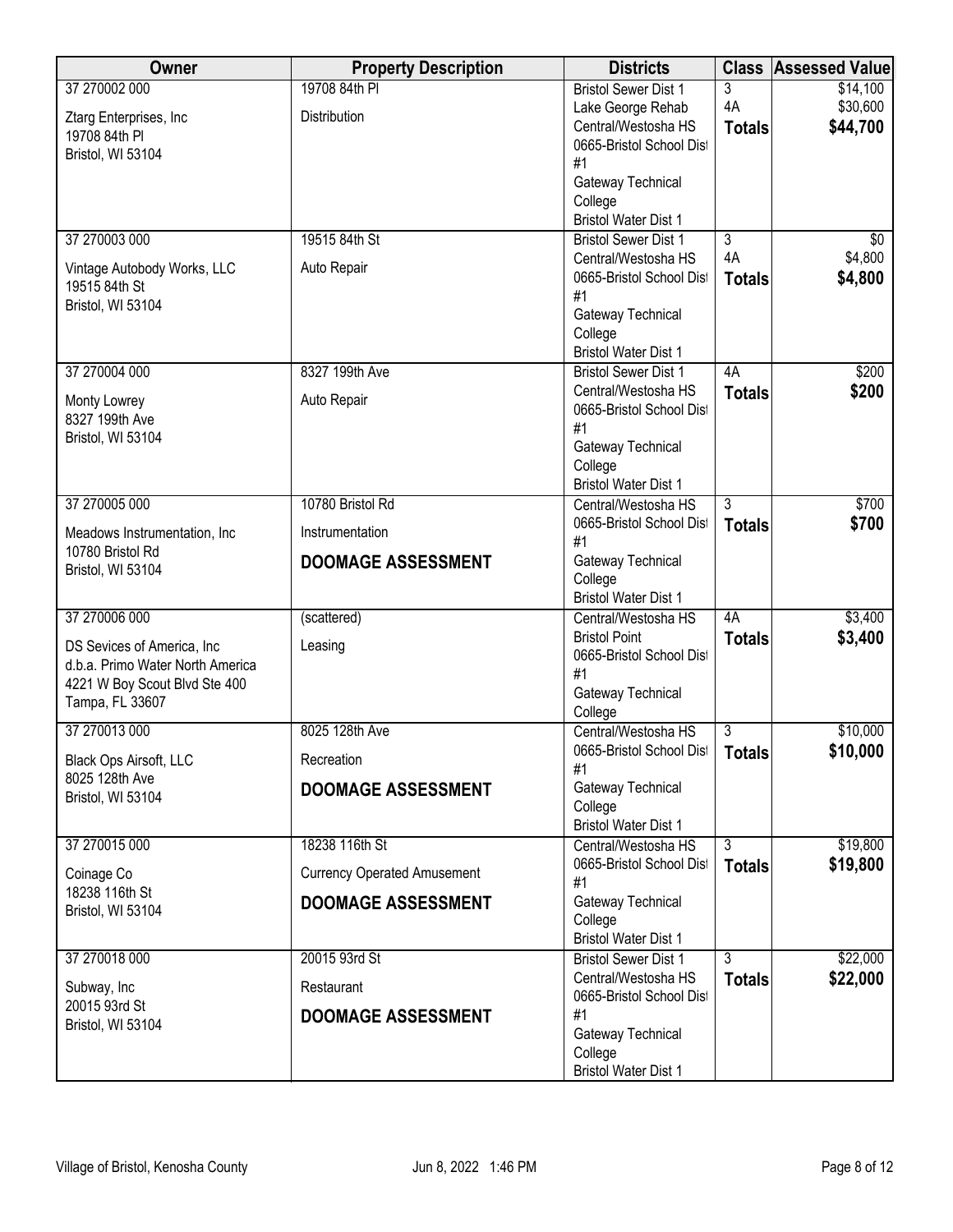| Owner                                              | <b>Property Description</b> | <b>Districts</b>                                   | <b>Class</b>        | <b>Assessed Value</b> |
|----------------------------------------------------|-----------------------------|----------------------------------------------------|---------------------|-----------------------|
| 37 270019 000                                      | 11601 Bristol Rd            | Central/Westosha HS                                | 4A                  | \$1,000               |
| Custom Carpentry, Inc                              | Construction                | 0665-Bristol School Dist<br>#1                     | <b>Totals</b>       | \$1,000               |
| Attn: Davis Price<br>11601 Bristol Rd              | <b>DOOMAGE ASSESSMENT</b>   | Gateway Technical                                  |                     |                       |
| Bristol, WI 53104                                  |                             | College                                            |                     |                       |
| 37 270023 000                                      | 18224 116th St              | <b>Bristol Water Dist 1</b><br>Central/Westosha HS | 3                   | \$5,200               |
|                                                    |                             | 0665-Bristol School Dist                           | <b>Totals</b>       | \$5,200               |
| Marble & Granite Fabricator, LLC<br>18224 116th St | Fabrication                 | #1                                                 |                     |                       |
| Bristol, WI 53104                                  | <b>DOOMAGE ASSESSMENT</b>   | Gateway Technical<br>College                       |                     |                       |
|                                                    |                             | <b>Bristol Water Dist 1</b>                        |                     |                       |
| 37 270026 000                                      | 12400 Wilmot Rd             | Central/Westosha HS                                | $\overline{3}$      | \$2,200               |
| Pawnee Leasing Corp                                | Leasing                     | 0665-Bristol School Dist                           | <b>Totals</b>       | \$2,200               |
| Attn: Advanced Property Tax                        |                             | #1<br>Gateway Technical                            |                     |                       |
| Compliance<br>1611 N Interstate 35 E Ste 428       |                             | College                                            |                     |                       |
| Carrollton, TX 75006-8616                          |                             | <b>Bristol Water Dist 1</b>                        |                     |                       |
| 37 270029 000                                      | 12112 Wilmot Rd             | Central/Westosha HS                                | $\overline{3}$      | \$1,400               |
| Sun Print Management, LLC                          | Services                    | 0665-Bristol School Dist                           | 4A                  | \$800                 |
| 5441 Provost Dr                                    | <b>DOOMAGE ASSESSMENT</b>   | #1<br>Gateway Technical                            | <b>Totals</b>       | \$2,200               |
| Holiday, FL 34690                                  |                             | College                                            |                     |                       |
|                                                    |                             | <b>Bristol Water Dist 1</b>                        |                     |                       |
| 37 270030 000                                      | (scattered)                 | Central/Westosha HS<br>0665-Bristol School Dist    | 4A<br><b>Totals</b> | \$26,300<br>\$26,300  |
| Waste Management of Wisconsin, Inc                 | <b>Waste Services</b>       | #1                                                 |                     |                       |
| Attn: Marvin F Poer & Company<br>PO Box 802206     |                             | Gateway Technical                                  |                     |                       |
| Dallas, TX 75380                                   |                             | College<br><b>Bristol Water Dist 1</b>             |                     |                       |
| 37 270032 000                                      | 20970 75th St               | Central/Westosha HS                                | 4A                  | \$600                 |
| <b>Pfeiffer Trailer Sales</b>                      | <b>Trailer Sales</b>        | 0665-Bristol School Dist                           | <b>Totals</b>       | \$600                 |
| Attn: Brad Pfeiffer                                | <b>DOOMAGE ASSESSMENT</b>   | #1<br>Gateway Technical                            |                     |                       |
| 20970 75th St                                      |                             | College                                            |                     |                       |
| Bristol, WI 53104                                  |                             | <b>Bristol Water Dist 1</b>                        |                     |                       |
| 37 270033 000                                      | 19806 83rd St               | <b>Bristol Sewer Dist 1</b><br>Central/Westosha HS | 4A                  | \$100<br>\$100        |
| Bristol Hair Shoppe & Spa, LLC                     | <b>Beauty Salon</b>         | 0665-Bristol School Dist                           | <b>Totals</b>       |                       |
| PO Box 273<br>Bristol, WI 53104                    |                             | #1                                                 |                     |                       |
|                                                    |                             | Gateway Technical<br>College                       |                     |                       |
|                                                    |                             | <b>Bristol Water Dist 1</b>                        |                     |                       |
| 37 270034 000                                      | 19806 83rd St Unit 2        | <b>Bristol Sewer Dist 1</b>                        | $\overline{3}$      | \$200                 |
| Kristin M Keeler, SC, Inc.                         | Psychology                  | Central/Westosha HS<br>0665-Bristol School Dist    | 4A                  | \$200<br>\$400        |
| Attn: Kristin Keeler                               |                             | #1                                                 | <b>Totals</b>       |                       |
| 19806 83rd St Ste 2<br>Bristol, WI 53104-6902      |                             | Gateway Technical                                  |                     |                       |
|                                                    |                             | College<br><b>Bristol Water Dist 1</b>             |                     |                       |
| 37 270035 000                                      | (scattered)                 | Central/Westosha HS                                | 4A                  | \$200                 |
| Amerigas Propane, LP                               | Leasing                     | 0665-Bristol School Dist                           | <b>Totals</b>       | \$200                 |
| PO Box 798                                         |                             | #1                                                 |                     |                       |
| Valley Forge, PA 19482                             |                             | Gateway Technical<br>College                       |                     |                       |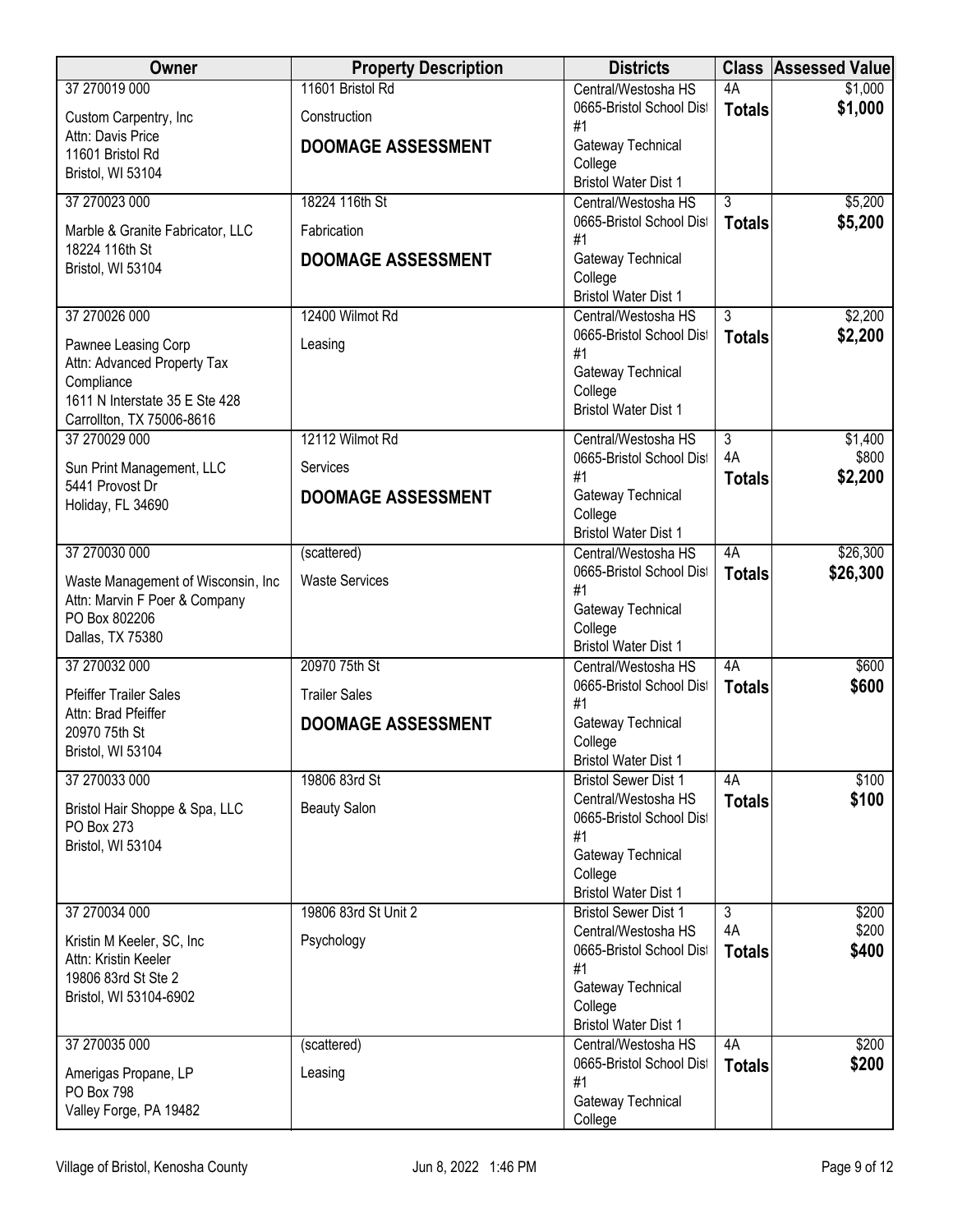| 12185 77th St<br>\$12,200<br>37 270036 000<br><b>Bristol Sewer Dist 3</b><br>3<br>4A<br>\$5,400<br>Central/Westosha HS<br>Retail-furniture<br>Boston, Inc<br>\$17,600<br>0665-Bristol School Dist<br><b>Totals</b><br>d.b.a. Ashley Furniture Homestores<br>#1<br>2917 Business Park Dr<br>Gateway Technical<br>Stevens Point, WI 54482<br>College<br><b>Bristol Water Dist 1</b><br>37 270038 000<br>10011 136th Ave<br>$\overline{3}$<br>\$300<br>Central/Westosha HS<br>4A<br>\$200<br>0665-Bristol School Dist<br>Trucking<br>ICS of Kenosha County, Inc<br>\$500<br>#1<br><b>Totals</b><br>Attn: Daniel Powell<br>Gateway Technical<br>16411 82nd St<br>College<br>Bristol, WI 53104-9132<br><b>Bristol Water Dist 1</b><br>\$1,100<br>37 270039 000<br>15828 93rd St<br>4A<br>Central/Westosha HS<br>\$1,100<br>0665-Bristol School Dist<br><b>Totals</b><br>Rental & sales<br>AAA Tent Masters & Party Rentals, LLC<br>#1<br>15828 93rd St<br>Gateway Technical<br><b>DOOMAGE ASSESSMENT</b><br>Kenosha, WI 53142<br>College<br><b>Bristol Water Dist 1</b><br>12112 Wilmot Rd<br>\$10,600<br>37 270042 000<br>$\overline{3}$<br>Central/Westosha HS<br>\$10,600<br>0665-Bristol School Dist<br><b>Totals</b><br>Lytx, Inc<br>Leasing<br>#1<br>PO Box 80615<br>Gateway Technical<br>Indianapolis, IN 46280<br>College<br><b>Bristol Water Dist 1</b><br>\$3,100<br>37 270043 000<br>19000 128th St<br>3<br>Central/Westosha HS<br>\$3,100<br>0665-Bristol School Dist<br><b>Totals</b><br>Ricoh USA, Inc<br>Leasing<br>#1<br>PO Box 3850<br>Gateway Technical<br>Manchester, NH 03105-3850<br>College<br><b>Bristol Water Dist 1</b><br>20015 93rd St<br>\$3,200<br>37 270044 000<br>4A<br><b>Bristol Sewer Dist 1</b><br>\$3,200<br>Central/Westosha HS |
|-----------------------------------------------------------------------------------------------------------------------------------------------------------------------------------------------------------------------------------------------------------------------------------------------------------------------------------------------------------------------------------------------------------------------------------------------------------------------------------------------------------------------------------------------------------------------------------------------------------------------------------------------------------------------------------------------------------------------------------------------------------------------------------------------------------------------------------------------------------------------------------------------------------------------------------------------------------------------------------------------------------------------------------------------------------------------------------------------------------------------------------------------------------------------------------------------------------------------------------------------------------------------------------------------------------------------------------------------------------------------------------------------------------------------------------------------------------------------------------------------------------------------------------------------------------------------------------------------------------------------------------------------------------------------------------------------------------------------------------------------------------------|
|                                                                                                                                                                                                                                                                                                                                                                                                                                                                                                                                                                                                                                                                                                                                                                                                                                                                                                                                                                                                                                                                                                                                                                                                                                                                                                                                                                                                                                                                                                                                                                                                                                                                                                                                                                 |
|                                                                                                                                                                                                                                                                                                                                                                                                                                                                                                                                                                                                                                                                                                                                                                                                                                                                                                                                                                                                                                                                                                                                                                                                                                                                                                                                                                                                                                                                                                                                                                                                                                                                                                                                                                 |
|                                                                                                                                                                                                                                                                                                                                                                                                                                                                                                                                                                                                                                                                                                                                                                                                                                                                                                                                                                                                                                                                                                                                                                                                                                                                                                                                                                                                                                                                                                                                                                                                                                                                                                                                                                 |
|                                                                                                                                                                                                                                                                                                                                                                                                                                                                                                                                                                                                                                                                                                                                                                                                                                                                                                                                                                                                                                                                                                                                                                                                                                                                                                                                                                                                                                                                                                                                                                                                                                                                                                                                                                 |
|                                                                                                                                                                                                                                                                                                                                                                                                                                                                                                                                                                                                                                                                                                                                                                                                                                                                                                                                                                                                                                                                                                                                                                                                                                                                                                                                                                                                                                                                                                                                                                                                                                                                                                                                                                 |
|                                                                                                                                                                                                                                                                                                                                                                                                                                                                                                                                                                                                                                                                                                                                                                                                                                                                                                                                                                                                                                                                                                                                                                                                                                                                                                                                                                                                                                                                                                                                                                                                                                                                                                                                                                 |
|                                                                                                                                                                                                                                                                                                                                                                                                                                                                                                                                                                                                                                                                                                                                                                                                                                                                                                                                                                                                                                                                                                                                                                                                                                                                                                                                                                                                                                                                                                                                                                                                                                                                                                                                                                 |
|                                                                                                                                                                                                                                                                                                                                                                                                                                                                                                                                                                                                                                                                                                                                                                                                                                                                                                                                                                                                                                                                                                                                                                                                                                                                                                                                                                                                                                                                                                                                                                                                                                                                                                                                                                 |
|                                                                                                                                                                                                                                                                                                                                                                                                                                                                                                                                                                                                                                                                                                                                                                                                                                                                                                                                                                                                                                                                                                                                                                                                                                                                                                                                                                                                                                                                                                                                                                                                                                                                                                                                                                 |
|                                                                                                                                                                                                                                                                                                                                                                                                                                                                                                                                                                                                                                                                                                                                                                                                                                                                                                                                                                                                                                                                                                                                                                                                                                                                                                                                                                                                                                                                                                                                                                                                                                                                                                                                                                 |
|                                                                                                                                                                                                                                                                                                                                                                                                                                                                                                                                                                                                                                                                                                                                                                                                                                                                                                                                                                                                                                                                                                                                                                                                                                                                                                                                                                                                                                                                                                                                                                                                                                                                                                                                                                 |
|                                                                                                                                                                                                                                                                                                                                                                                                                                                                                                                                                                                                                                                                                                                                                                                                                                                                                                                                                                                                                                                                                                                                                                                                                                                                                                                                                                                                                                                                                                                                                                                                                                                                                                                                                                 |
|                                                                                                                                                                                                                                                                                                                                                                                                                                                                                                                                                                                                                                                                                                                                                                                                                                                                                                                                                                                                                                                                                                                                                                                                                                                                                                                                                                                                                                                                                                                                                                                                                                                                                                                                                                 |
|                                                                                                                                                                                                                                                                                                                                                                                                                                                                                                                                                                                                                                                                                                                                                                                                                                                                                                                                                                                                                                                                                                                                                                                                                                                                                                                                                                                                                                                                                                                                                                                                                                                                                                                                                                 |
|                                                                                                                                                                                                                                                                                                                                                                                                                                                                                                                                                                                                                                                                                                                                                                                                                                                                                                                                                                                                                                                                                                                                                                                                                                                                                                                                                                                                                                                                                                                                                                                                                                                                                                                                                                 |
|                                                                                                                                                                                                                                                                                                                                                                                                                                                                                                                                                                                                                                                                                                                                                                                                                                                                                                                                                                                                                                                                                                                                                                                                                                                                                                                                                                                                                                                                                                                                                                                                                                                                                                                                                                 |
|                                                                                                                                                                                                                                                                                                                                                                                                                                                                                                                                                                                                                                                                                                                                                                                                                                                                                                                                                                                                                                                                                                                                                                                                                                                                                                                                                                                                                                                                                                                                                                                                                                                                                                                                                                 |
|                                                                                                                                                                                                                                                                                                                                                                                                                                                                                                                                                                                                                                                                                                                                                                                                                                                                                                                                                                                                                                                                                                                                                                                                                                                                                                                                                                                                                                                                                                                                                                                                                                                                                                                                                                 |
|                                                                                                                                                                                                                                                                                                                                                                                                                                                                                                                                                                                                                                                                                                                                                                                                                                                                                                                                                                                                                                                                                                                                                                                                                                                                                                                                                                                                                                                                                                                                                                                                                                                                                                                                                                 |
|                                                                                                                                                                                                                                                                                                                                                                                                                                                                                                                                                                                                                                                                                                                                                                                                                                                                                                                                                                                                                                                                                                                                                                                                                                                                                                                                                                                                                                                                                                                                                                                                                                                                                                                                                                 |
|                                                                                                                                                                                                                                                                                                                                                                                                                                                                                                                                                                                                                                                                                                                                                                                                                                                                                                                                                                                                                                                                                                                                                                                                                                                                                                                                                                                                                                                                                                                                                                                                                                                                                                                                                                 |
|                                                                                                                                                                                                                                                                                                                                                                                                                                                                                                                                                                                                                                                                                                                                                                                                                                                                                                                                                                                                                                                                                                                                                                                                                                                                                                                                                                                                                                                                                                                                                                                                                                                                                                                                                                 |
|                                                                                                                                                                                                                                                                                                                                                                                                                                                                                                                                                                                                                                                                                                                                                                                                                                                                                                                                                                                                                                                                                                                                                                                                                                                                                                                                                                                                                                                                                                                                                                                                                                                                                                                                                                 |
|                                                                                                                                                                                                                                                                                                                                                                                                                                                                                                                                                                                                                                                                                                                                                                                                                                                                                                                                                                                                                                                                                                                                                                                                                                                                                                                                                                                                                                                                                                                                                                                                                                                                                                                                                                 |
|                                                                                                                                                                                                                                                                                                                                                                                                                                                                                                                                                                                                                                                                                                                                                                                                                                                                                                                                                                                                                                                                                                                                                                                                                                                                                                                                                                                                                                                                                                                                                                                                                                                                                                                                                                 |
|                                                                                                                                                                                                                                                                                                                                                                                                                                                                                                                                                                                                                                                                                                                                                                                                                                                                                                                                                                                                                                                                                                                                                                                                                                                                                                                                                                                                                                                                                                                                                                                                                                                                                                                                                                 |
|                                                                                                                                                                                                                                                                                                                                                                                                                                                                                                                                                                                                                                                                                                                                                                                                                                                                                                                                                                                                                                                                                                                                                                                                                                                                                                                                                                                                                                                                                                                                                                                                                                                                                                                                                                 |
|                                                                                                                                                                                                                                                                                                                                                                                                                                                                                                                                                                                                                                                                                                                                                                                                                                                                                                                                                                                                                                                                                                                                                                                                                                                                                                                                                                                                                                                                                                                                                                                                                                                                                                                                                                 |
| <b>Totals</b>                                                                                                                                                                                                                                                                                                                                                                                                                                                                                                                                                                                                                                                                                                                                                                                                                                                                                                                                                                                                                                                                                                                                                                                                                                                                                                                                                                                                                                                                                                                                                                                                                                                                                                                                                   |
| Wholesale<br>The Coca-Cola Company<br>0665-Bristol School Dist                                                                                                                                                                                                                                                                                                                                                                                                                                                                                                                                                                                                                                                                                                                                                                                                                                                                                                                                                                                                                                                                                                                                                                                                                                                                                                                                                                                                                                                                                                                                                                                                                                                                                                  |
| Attn: Fountain Property Tax-Nat 8<br>#1                                                                                                                                                                                                                                                                                                                                                                                                                                                                                                                                                                                                                                                                                                                                                                                                                                                                                                                                                                                                                                                                                                                                                                                                                                                                                                                                                                                                                                                                                                                                                                                                                                                                                                                         |
| PO Box 1734<br>Gateway Technical<br>Atlanta, GA 30301                                                                                                                                                                                                                                                                                                                                                                                                                                                                                                                                                                                                                                                                                                                                                                                                                                                                                                                                                                                                                                                                                                                                                                                                                                                                                                                                                                                                                                                                                                                                                                                                                                                                                                           |
| College                                                                                                                                                                                                                                                                                                                                                                                                                                                                                                                                                                                                                                                                                                                                                                                                                                                                                                                                                                                                                                                                                                                                                                                                                                                                                                                                                                                                                                                                                                                                                                                                                                                                                                                                                         |
| <b>Bristol Water Dist 1</b>                                                                                                                                                                                                                                                                                                                                                                                                                                                                                                                                                                                                                                                                                                                                                                                                                                                                                                                                                                                                                                                                                                                                                                                                                                                                                                                                                                                                                                                                                                                                                                                                                                                                                                                                     |
| \$2,500<br>37 270045 000<br>9605 136th Ave<br>Central/Westosha HS<br>4A                                                                                                                                                                                                                                                                                                                                                                                                                                                                                                                                                                                                                                                                                                                                                                                                                                                                                                                                                                                                                                                                                                                                                                                                                                                                                                                                                                                                                                                                                                                                                                                                                                                                                         |
| \$2,500<br>0665-Bristol School Dist<br><b>Totals</b><br>Pallett manufacturing<br><b>iGPS Logistics LLC</b><br>#1                                                                                                                                                                                                                                                                                                                                                                                                                                                                                                                                                                                                                                                                                                                                                                                                                                                                                                                                                                                                                                                                                                                                                                                                                                                                                                                                                                                                                                                                                                                                                                                                                                                |
| Attn: IAC<br>TID <sub>2</sub>                                                                                                                                                                                                                                                                                                                                                                                                                                                                                                                                                                                                                                                                                                                                                                                                                                                                                                                                                                                                                                                                                                                                                                                                                                                                                                                                                                                                                                                                                                                                                                                                                                                                                                                                   |
| 6 Arrow Rd Ste 100<br>Gateway Technical                                                                                                                                                                                                                                                                                                                                                                                                                                                                                                                                                                                                                                                                                                                                                                                                                                                                                                                                                                                                                                                                                                                                                                                                                                                                                                                                                                                                                                                                                                                                                                                                                                                                                                                         |
| Ramsey, NJ 07446<br>College                                                                                                                                                                                                                                                                                                                                                                                                                                                                                                                                                                                                                                                                                                                                                                                                                                                                                                                                                                                                                                                                                                                                                                                                                                                                                                                                                                                                                                                                                                                                                                                                                                                                                                                                     |
| <b>Bristol Water Dist 1</b>                                                                                                                                                                                                                                                                                                                                                                                                                                                                                                                                                                                                                                                                                                                                                                                                                                                                                                                                                                                                                                                                                                                                                                                                                                                                                                                                                                                                                                                                                                                                                                                                                                                                                                                                     |
| \$9,300<br>37 270046 000<br>9605 136th Ave<br>$\overline{3}$<br>Central/Westosha HS                                                                                                                                                                                                                                                                                                                                                                                                                                                                                                                                                                                                                                                                                                                                                                                                                                                                                                                                                                                                                                                                                                                                                                                                                                                                                                                                                                                                                                                                                                                                                                                                                                                                             |
| \$9,300<br>0665-Bristol School Dist<br><b>Totals</b><br>Leasing<br>Canon Financial Services, Inc                                                                                                                                                                                                                                                                                                                                                                                                                                                                                                                                                                                                                                                                                                                                                                                                                                                                                                                                                                                                                                                                                                                                                                                                                                                                                                                                                                                                                                                                                                                                                                                                                                                                |
| #1<br>158 Gaither Dr # 200                                                                                                                                                                                                                                                                                                                                                                                                                                                                                                                                                                                                                                                                                                                                                                                                                                                                                                                                                                                                                                                                                                                                                                                                                                                                                                                                                                                                                                                                                                                                                                                                                                                                                                                                      |
| TID <sub>2</sub><br>PO Box 5008                                                                                                                                                                                                                                                                                                                                                                                                                                                                                                                                                                                                                                                                                                                                                                                                                                                                                                                                                                                                                                                                                                                                                                                                                                                                                                                                                                                                                                                                                                                                                                                                                                                                                                                                 |
| Gateway Technical<br>Mount Laurel, NJ 08054                                                                                                                                                                                                                                                                                                                                                                                                                                                                                                                                                                                                                                                                                                                                                                                                                                                                                                                                                                                                                                                                                                                                                                                                                                                                                                                                                                                                                                                                                                                                                                                                                                                                                                                     |
| College<br><b>Bristol Water Dist 1</b>                                                                                                                                                                                                                                                                                                                                                                                                                                                                                                                                                                                                                                                                                                                                                                                                                                                                                                                                                                                                                                                                                                                                                                                                                                                                                                                                                                                                                                                                                                                                                                                                                                                                                                                          |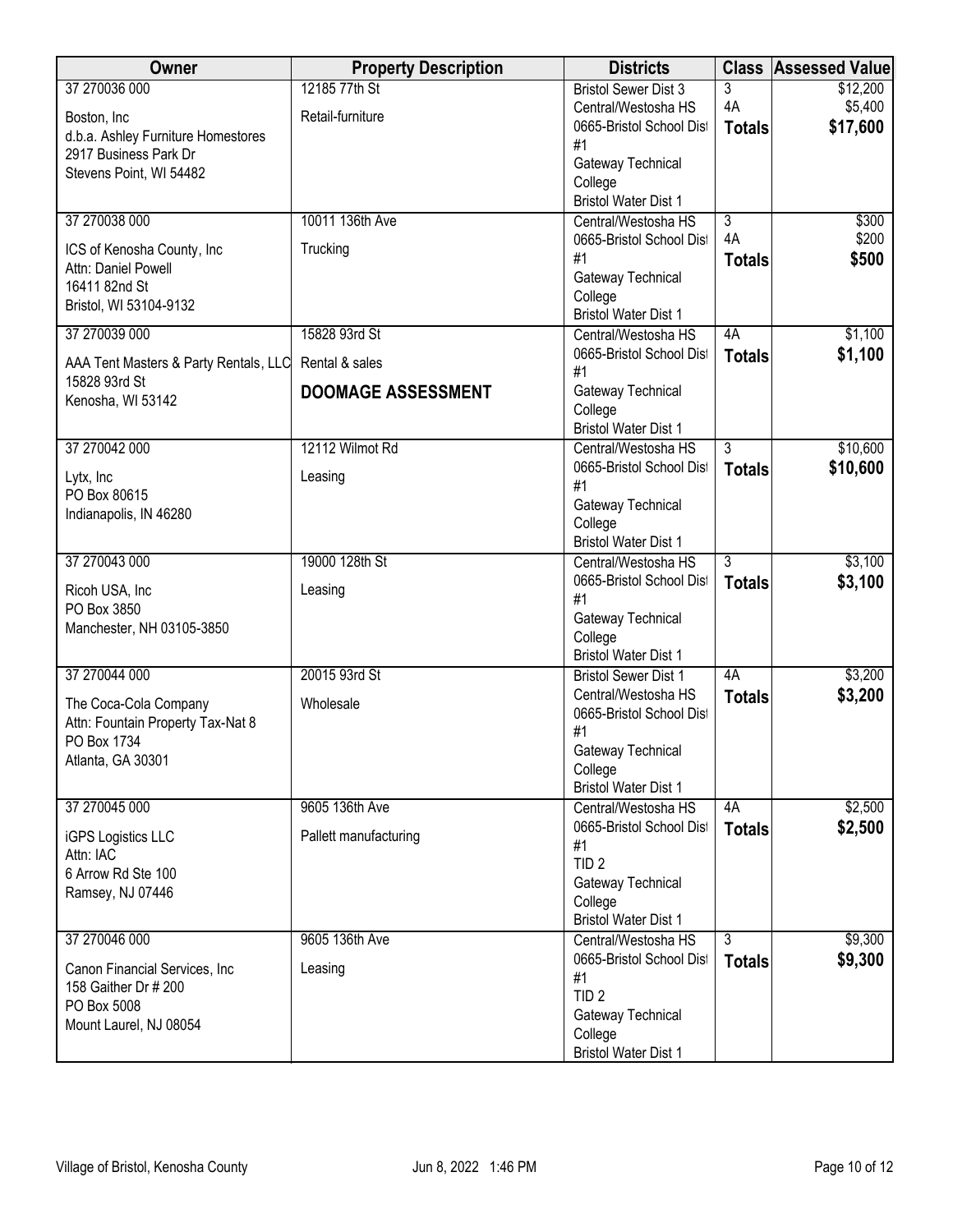| Owner                                                                | <b>Property Description</b> | <b>Districts</b>                                                           |                | <b>Class Assessed Value</b> |
|----------------------------------------------------------------------|-----------------------------|----------------------------------------------------------------------------|----------------|-----------------------------|
| 37 270047 000                                                        | 8180 120th Ave              | <b>Bristol Sewer Dist 3</b>                                                | 4A             | \$37,000                    |
| Pattison Sign Group Inc<br>d.b.a. Kenosha Toyota<br>555 Ellesmere Rd | Leasing                     | Central/Westosha HS<br>0665-Bristol School Dist<br>#1<br>Gateway Technical | <b>Totals</b>  | \$37,000                    |
| Toronto, ON M1R4E8                                                   |                             | College<br><b>Bristol Water Dist 1</b>                                     |                |                             |
| 37 270048 000                                                        | 21001 85th St               | Central/Westosha HS                                                        | $\overline{3}$ | \$100                       |
| Quadient, Inc.                                                       | Services                    | 0665-Bristol School Dist<br>#1                                             | <b>Totals</b>  | \$100                       |
| Attn: Tax Dept<br>478 Wheelers Farms Rd<br>Milford, CT 06461         |                             | Gateway Technical<br>College                                               |                |                             |
| 37 270049 000                                                        | 19900 128th St              | <b>Bristol Water Dist 1</b>                                                | 4A             |                             |
|                                                                      |                             | Central/Westosha HS<br>0665-Bristol School Dist                            | <b>Totals</b>  | \$200<br>\$200              |
| Rapid Record Recovery LLC<br>19900 128th St #57                      | Services                    | #1                                                                         |                |                             |
| Bristol, WI 53104                                                    |                             | Gateway Technical                                                          |                |                             |
|                                                                      |                             | College<br><b>Bristol Water Dist 1</b>                                     |                |                             |
| 37 270050 000                                                        | 7653 125th Ave              | <b>Bristol Sewer Dist 3</b>                                                | $\overline{3}$ | \$100                       |
| Muzak, LLC                                                           | Services                    | Central/Westosha HS                                                        | <b>Totals</b>  | \$100                       |
| Attn: Ryan Tax Compliance Services                                   |                             | 0665-Bristol School Dist                                                   |                |                             |
| PO Box 460049                                                        |                             | #1<br>Gateway Technical                                                    |                |                             |
| Dept 616                                                             |                             | College                                                                    |                |                             |
| Houston, TX 77056                                                    |                             | <b>Bristol Water Dist 1</b>                                                |                |                             |
| 37 270051 000                                                        | 19600 75th St               | Central/Westosha HS                                                        | 4A             | \$400                       |
| <b>ARAMARK Refreshment Services, LLC</b>                             | Services                    | 0665-Bristol School Dist<br>#1                                             | <b>Totals</b>  | \$400                       |
| PO Box 5316<br>Oak Brook, IL 60522                                   |                             | Gateway Technical                                                          |                |                             |
|                                                                      |                             | College                                                                    |                |                             |
| 37 270052 000                                                        | (scattered)                 | <b>Bristol Water Dist 1</b><br>Central/Westosha HS                         | 4A             | \$1,600                     |
|                                                                      |                             | 0665-Bristol School Dist                                                   | <b>Totals</b>  | \$1,600                     |
| Advanced Disposal Services Solid Wast<br>Management                  | <b>Waste Services</b>       | #1                                                                         |                |                             |
| Attn: Marvin F Poer & Company                                        |                             | Gateway Technical                                                          |                |                             |
| PO Box 802206                                                        |                             | College<br><b>Bristol Water Dist 1</b>                                     |                |                             |
| Dallas, TX 75380-2206<br>37 270053 000                               | 7653 125th Ave              | <b>Bristol Sewer Dist 3</b>                                                | $\overline{3}$ | \$1,117,500                 |
|                                                                      |                             | Central/Westosha HS                                                        | 4A             | \$2,000                     |
| Bal Krishna, LLC<br>d.b.a. Springhill Suites By Marriott             | Hotel                       | 0665-Bristol School Dist                                                   | <b>Totals</b>  | \$1,119,500                 |
| 7312 148th Ave                                                       |                             | #1                                                                         |                |                             |
| Kenosha, WI 53142                                                    |                             | Gateway Technical<br>College                                               |                |                             |
|                                                                      |                             | <b>Bristol Water Dist 1</b>                                                |                |                             |
| 37 270054 000                                                        | 9605 136th Ave              | Central/Westosha HS                                                        | 3              | \$1,169,100                 |
| Advanced Packaging, LLC                                              | Services                    | 0665-Bristol School Dist                                                   | 4A             | \$2,300                     |
| 1909 S Waukegan Rd                                                   |                             | #1<br>TID <sub>2</sub>                                                     | <b>Totals</b>  | \$1,171,400                 |
| Waukegan, IL 60085                                                   |                             | Gateway Technical                                                          |                |                             |
|                                                                      |                             | College                                                                    |                |                             |
|                                                                      |                             | <b>Bristol Water Dist 1</b>                                                |                |                             |